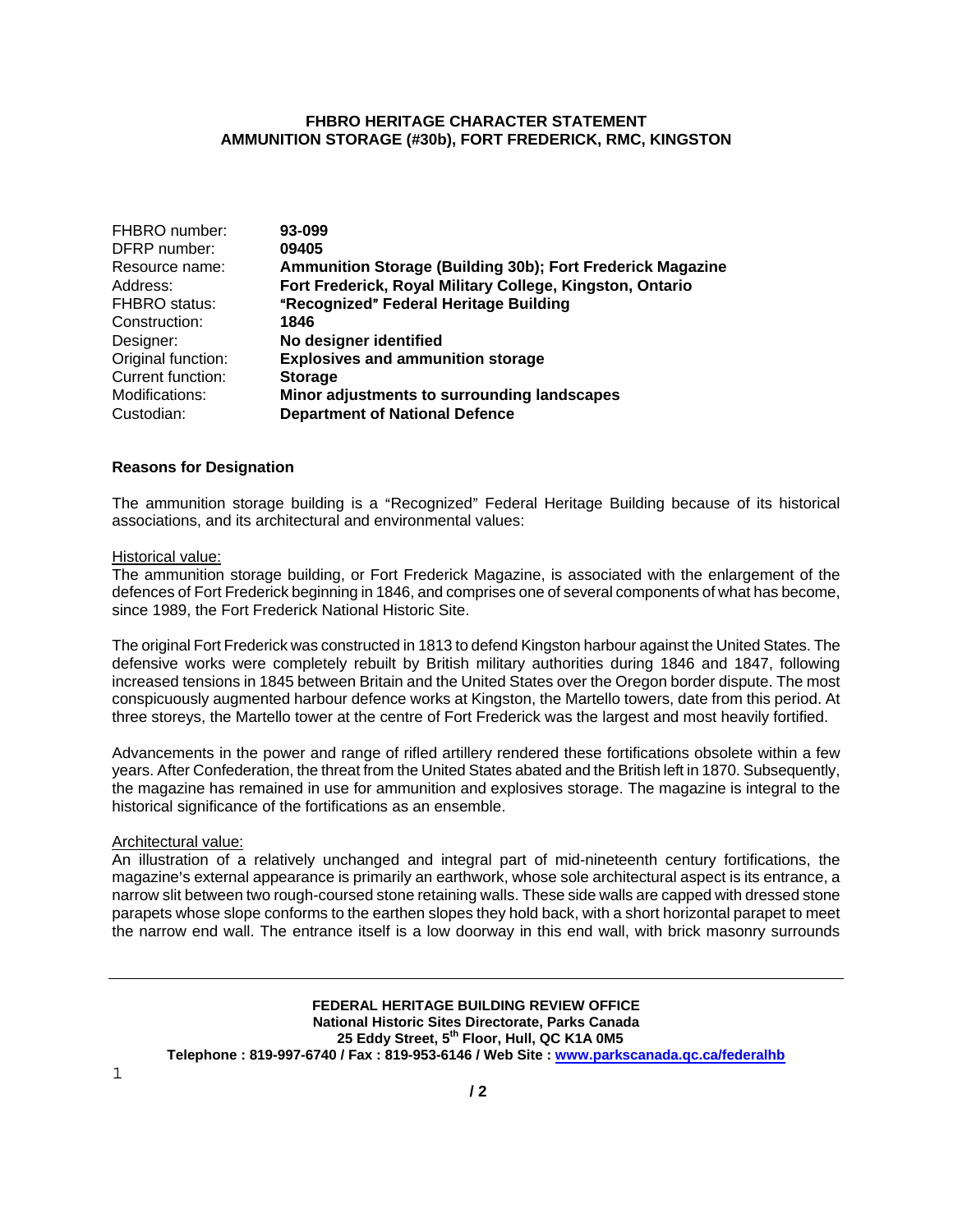# **FHBRO HERITAGE CHARACTER STATEMENT AMMUNITION STORAGE (#30b), FORT FREDERICK, RMC, KINGSTON**

beneath an especially heavy stone lintel surmounted by rough-coursed stone keyed to the side retaining walls, and topped by a stone gable. The fill to the wall is a combination of rough stone blocks and grass-covered earth, eroded in parts.

The entrance looks back toward the Martello Tower, so that the maximum protection would be available against fire from offshore. Its masonry-lined interior is a single storey on grade, with a gross area of roughly 40 square metres and a height of 2.7 metres. The magazine shares its architectural character  $-$  its particular combination of rough stone masonry and dressed accents — with the rest of the constructions of the 1840s, and later.

### Environmental value:

The relatively unchanged relationship between the magazine and the fortifications of which it is a part and the magazine that is part of the perimeter of Fort Frederick, was constructed as an articulated ring combining stone walls and earthworks that commanded the entrance to the harbour at Kingston, and the entrance to the Rideau waterway. The magazine lies within this fortified perimeter, between the Martello Tower and the earthworks overlooking the water, opposite the lunette and guardhouse (#30a) where it remains an integral part of the landscape of the fortifications as they were originally constructed, with very little change.

With its entrance facing back to the Tower, the magazine appears from the presumed direction of enemy naval fire as no more than a part of the defensive earthworks, almost invisible from most directions. It remains capable for its original intended use.

### **Character-Defining Elements**

The following character-defining elements of the ammunition storage magazine should be respected:

Its role as an illustration of the pre-Confederation defences of Canada is reflected in:

the unaltered combination of unobtrusive earthwork and minimal architectural visibility in accordance with its original purpose to store dangerous explosives under potential attack.

Its functional combination of landform and constructed space in concert with the craft and quality of its period and architectural context as manifested in:

- the spare, precise stone walls, symmetrically arranged to protect its single entrance, that nonetheless incorporates a small gable as an accent corresponding to the more visible architectural gestures of neighbouring structures;
- the ordered combinations of coursed stone, dressed and rusticated, that correspond to the treatment of all the Fort Frederick structures from 1846; and
- the narrow, exterior space, almost subterranean, faced by a gabled "frontage".